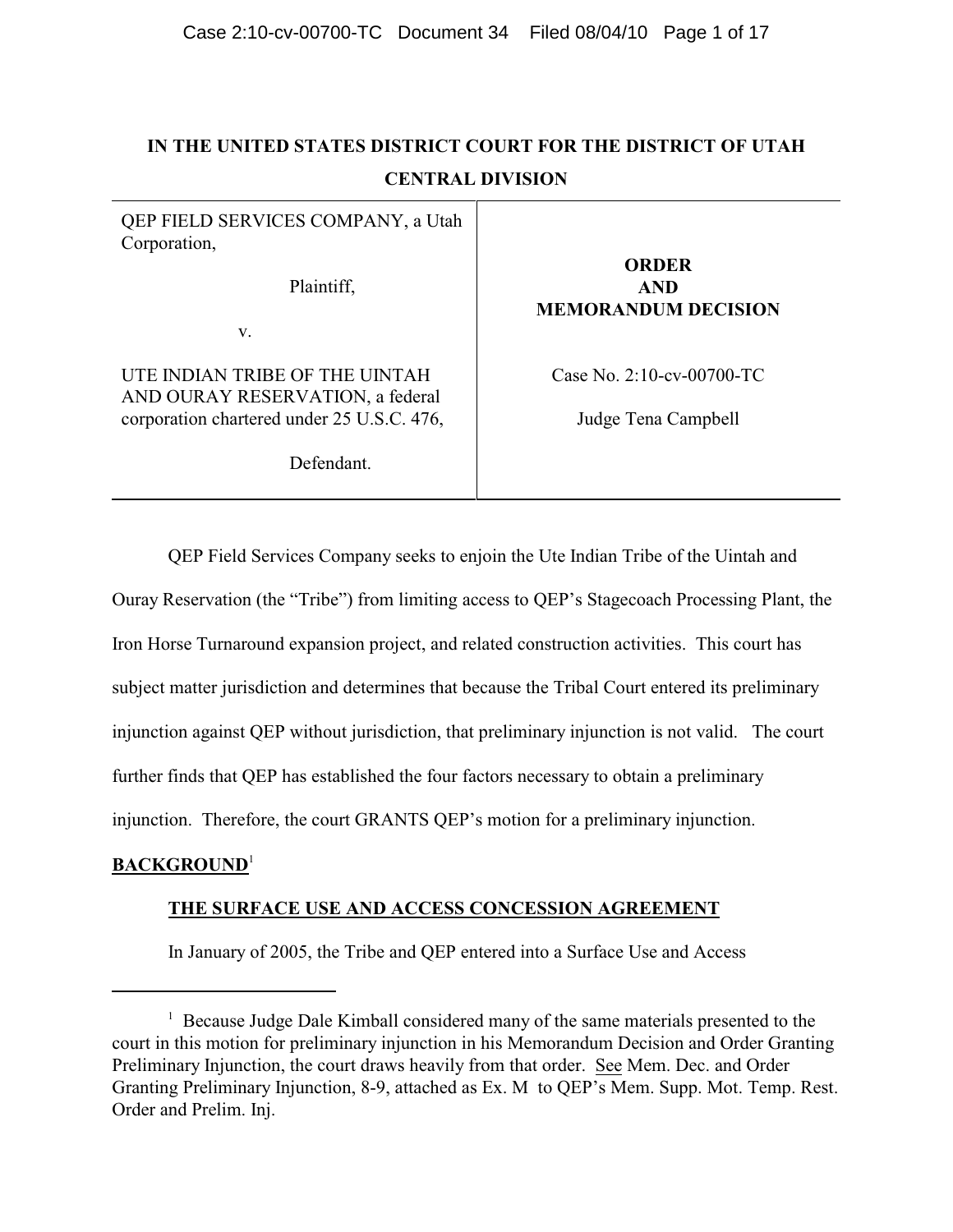#### Case 2:10-cv-00700-TC Document 34 Filed 08/04/10 Page 2 of 17

Concession Agreement ("the Agreement"). The Agreement comprehensively sets forth QEP's rights of access to certain lands owned by the Tribe. Article 2 of the Agreement provides that the Agreement "constitutes a complete grant of access by the Tribe to [QEP], its employees, representatives and contractors for the purposes outlined herein." (Agreement ¶ 2.1, attached as Ex. A to QEP's Mem. Supp. Mot. Temp. Rest. Order and Prelim. Inj.) As more specifically outlined in other provisions, the Tribe agreed to grant QEP the "right to access and use so much of Concession Area 1, the Existing Pipeline Corridors, and the Existing Distribution Corridors as is reasonably necessary for the existing and future Transportation Pipelines, Distribution Facilities, and Oil and Gas Activities of [QEP]."<sup>2</sup> (Id. (emphasis added).)

Article 4 of the Agreement addresses future oil and gas activities. (Id.  $\P$  4.1 to 4.5.) Article 4 gives QEP the right to conduct future activities such as, "the construction of new gathering lines and any new compression, blending, treatment and processing facilities and equipment." (Id.  $\P$  4.1.) In connection with such future work, QEP is required to submit rightof-way applications and necessary applications and forms. (Id. ¶¶ 4.2, 4.3.) The Tribe is required to "provide prompt written notice to [QEP] of its reasons for denying or delaying access" and QEP can challenge the Tribe's refusal in arbitration. (Id. ¶ 4.3.) Article 4 specifically references the dispute resolution provisions contained in Article 17 of the

<sup>&</sup>lt;sup>2</sup> The surface access allowed under Article 2 includes the following specified activities: "the construction, drilling, completing, operation, maintenance, repair, replacement, looping (adding additional pipelines in same right-of-way), expansion (increasing size of the pipeline in the same right-of-way), extension (new pipeline joined to existing pipeline limited to exclusively to Concession Area 1 and the Existing Pipeline and Distribution Corridors), modification, reconstruction, restoration, rehabilitation of well-sites, gathering systems, mainline systems, distribution systems, measurement facilities, compressor stations, processing facilities, taps, dehydration facilities, valve assemblies, storage and injection facilities and other associated appurtenances and facilities."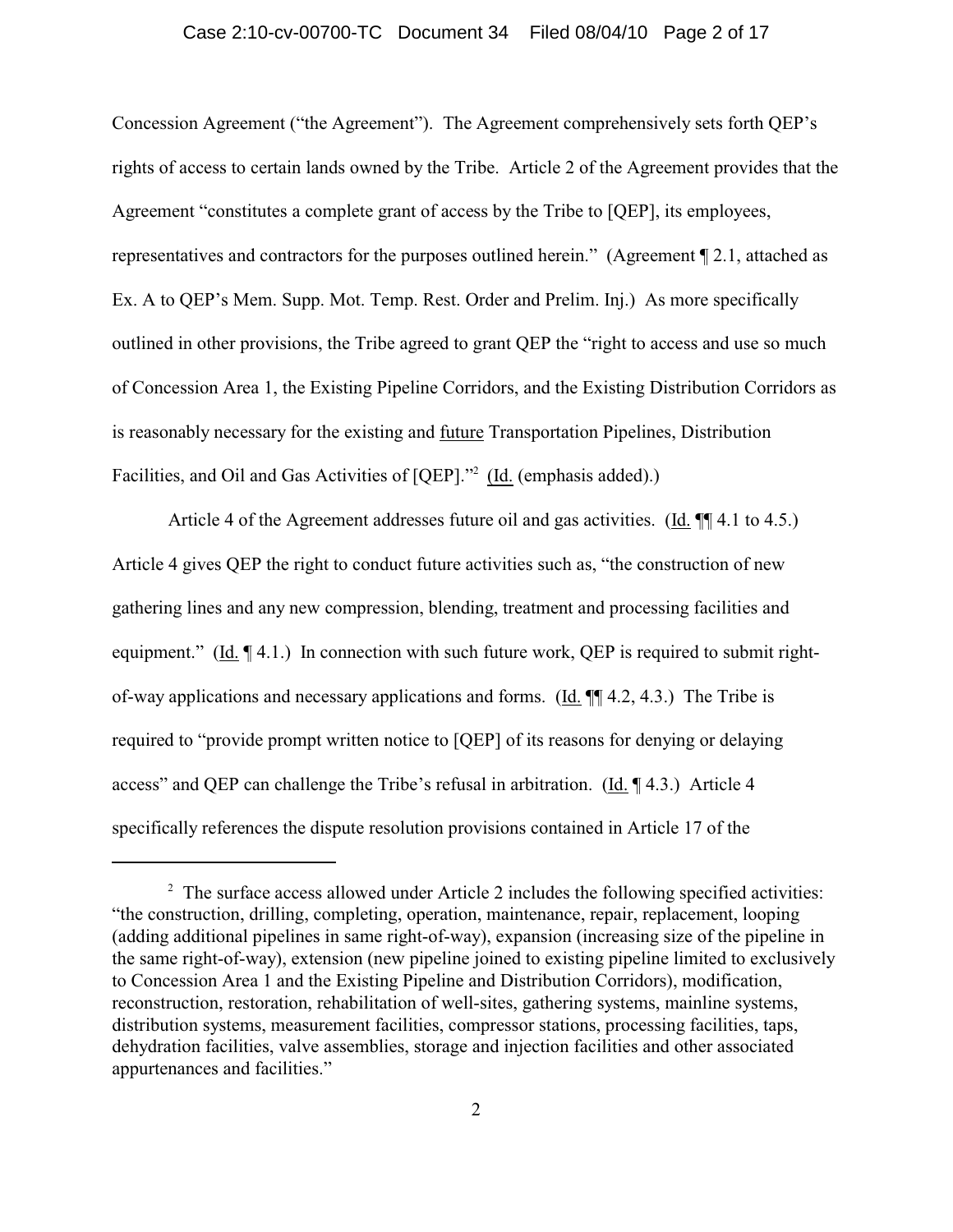### Agreement. (Id.)

Article 10 of the Agreement addresses applications for surface access. Article 10 states that "[a]s to any proposed new surface uses, [QEP] will file appropriate right-of-way applications with the Tribe and the BIA and provide the notice required under Article 11. Upon expiration of the notice period, [QEP] may use and access the surface applied for unless notified in writing by the Tribe of an objection to the proposed use based on reasons of the health and safety of the Tribe, and those who use and inhabit tribal lands." (Id. ¶ 10.4.)

Article 17 of the Agreement applies to resolution of disputes arising out of or relating to the Agreement. Under Article 17, a party claiming that another party is in breach of the Agreement must provide the other party with written notice of the alleged breach. (Id.  $\parallel$  17.1.) No breach is subject to a claim until thirty days have passed from the date of the written notice of the alleged breach. (Id.*)*

If any dispute or claim is not settled within the thirty-day period, either party may seek a resolution of the dispute by arbitration. (Id. ¶ 17.2.) Under these dispute resolution procedures, the Tribe "expressly grants a limited waiver of Tribal sovereign immunity for the limited purpose of adjudicating any and all claims, disputes or causes of action arising out of or relating to this Concession Agreement and consents to arbitration and suit solely for such limited purposes." (Id.)Because the tribe made only a limited waiver of sovereign immunity, QEP may not recover money damages and may only seek only injunctive and declaratory relief. (Id.)

The parties further agree under Article 17 that "they shall have as a first recourse for the enforcement of this Article 17 to the United States District Court for the District of Utah and appellate courts therefrom." ( $\underline{Id}$ . [17.5.) "The tribe makes its limited waiver of sovereign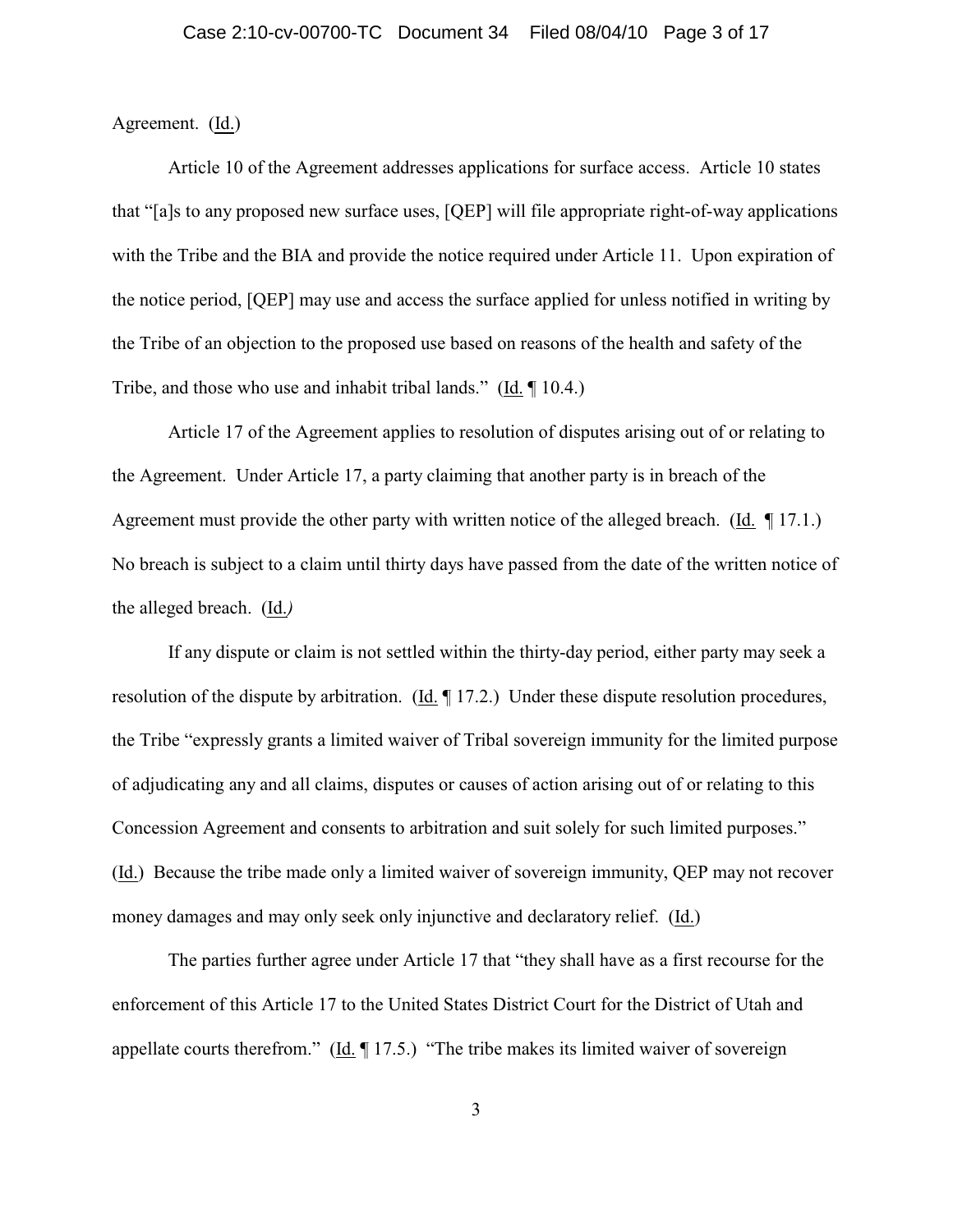immunity for purposes of any action by [QEP] to enforce this Concession Agreement, and agrees to forego any right or claim or right to seek or require exhaustion of Tribal court remedies as a prerequisite to any action by [QEP] to enforce this Concession Agreement." (Id.) The Tribe also agreed under another provision that "[s]hould any conflict arise between Tribal laws and regulations and this Concession Agreement, Tribal laws and regulations shall not control over the specific provisions of this Concession Agreement." (Id. Art. 14.)

# **THE EXCLUSION OF QEP FROM THE PLANT AND THE CONSTRUCTION SITE**

The Stagecoach Processing Plant is a natural gas processing facility constructed in 2007. and located on a 13.42 acre fenced parcel (the "Stagecoach Parcel") on the Uintah-Ouray Reservation. (Legal Description, attached as Ex. D to QEP's Mem. Supp. Mot. Temp. Rest. Order and Prelim. Inj.) QEP maintains that it constructed the plant pursuant to the requirements of the Agreement. For over three years the facility operated without interruption from the Tribe. QEP expanded the processing plant in 2009, and in early 2010 began constructing the Iron Horse Turnaround, a facility located on Stagecoach Parcel. For these expansion projects, QEP submitted information about the project to the Tribe as contemplated in the Agreement and received no notice of objection by the Tribe. Work on the Iron Horse Turnaround began March 1, 2010, and continued until the Tribe excluded contractors from the 13.42 acre parcel on June 22, 2010.

On June 22, 2010, a representative of the Tribe removed Anderson & Wood, a QEP Contractor, from the Stagecoach Parcel, claiming that Anderson & Wood did not possess a valid tribal access permit, business permit, or right-of-way for their activity on the reservation. Later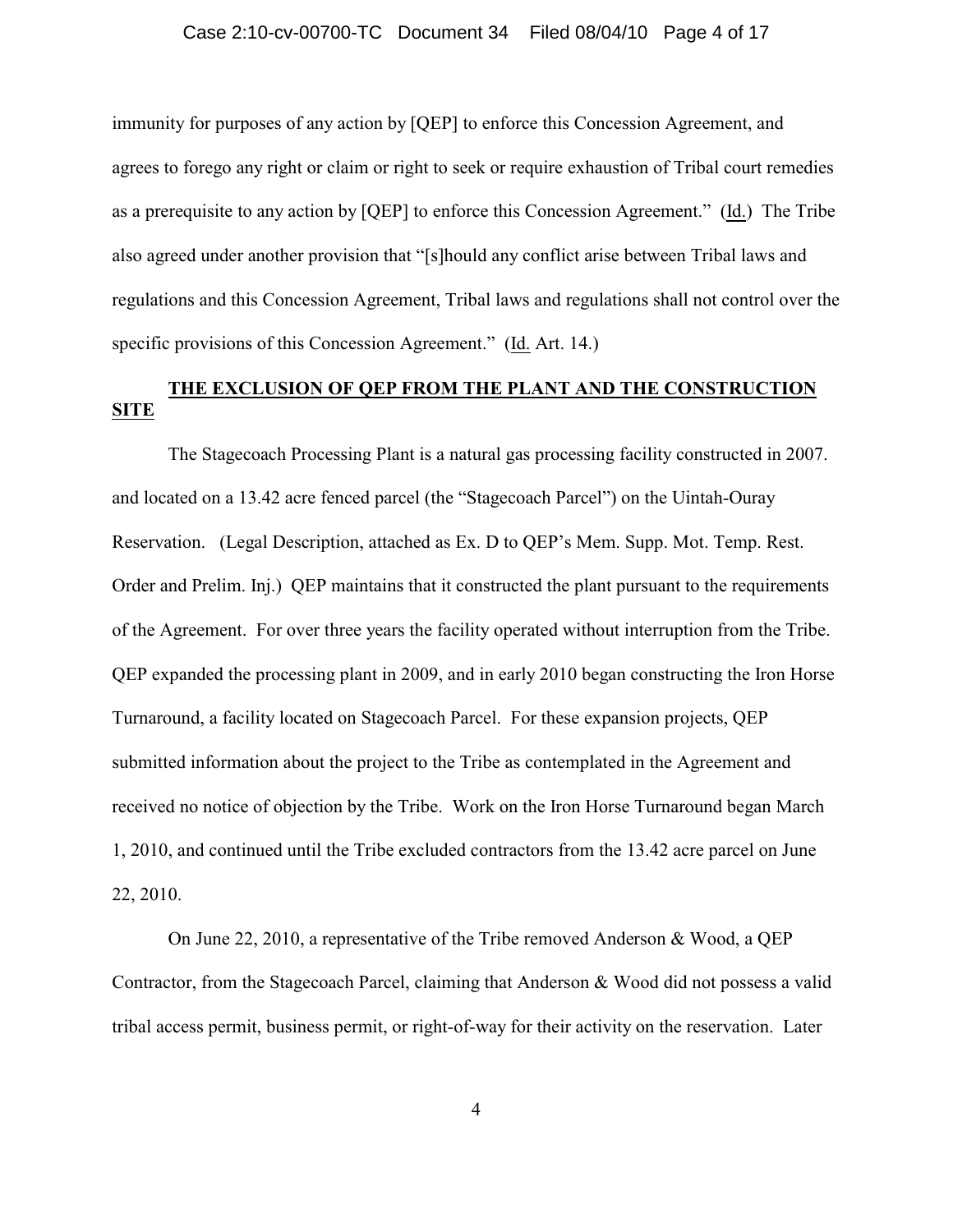#### Case 2:10-cv-00700-TC Document 34 Filed 08/04/10 Page 5 of 17

that day, the Tribe sent a letter to QEP stating that the Tribe would deny QEP and its contractors access to the job site because QEP lacked a valid tribal permit. (Letter from Curtis Cesspooch, Chairman, Ute Tribal Business Committee, to Keith Rattie, CEO, QEP (June 22, 2010) attached as Ex. L to QEP's Mem. Supp. Mot. Temp. Rest. Order and Prelim. Inj.) QEP's in-house counsel responded by informing the Tribe of its authorization to proceed with construction under the Agreement and volunteering to make its permits and authorizations available for inspection by the Tribe the following morning. (Email from Cris Castillo, Senior Counsel, QEP, to Tom Fredricks (June 22, 2010) attached as Ex. M to QEP's Mem. Supp. Mot. Temp. Rest. Order and Prelim. Inj.) The next morning two Tribe members directed all workers involved with the Iron Horse Turnaround to leave the Stagecoach Parcel. (Aff. Matt Hacking attached as Ex. N to QEP's Mem. Supp. Mot. Temp. Rest. Order and Prelim. Inj.) A Tribe member also confiscated the valid access permits presented by two QEP employees at the site of a power line built to service the expansion. (Matt Hacking, District Manager Operations, QEP, Testimony at Preliminary Injunction Hearing (Aug. 2, 2010).) The Tribe has informed QEP that a court order is required for re-entry.

Currently, the Tribe allows two people at a time to enter the Stagecoach Parcel to continue the operation of the Stagecoach Processing Plant, but the vehicle entrance to the parcel is padlocked. In order to obtain access for anyone other than the two employees who run the plant, QEP employees are required to contact Leallen Blackhair, the Ute Tribe Energy and Minerals Compliance Coordinator, who determines whether to allow access. The Tribe has denied access to the drinking water delivery truck and has failed to respond to other requests for access. One of the pumps necessary to process the natural gas has failed and the backup pump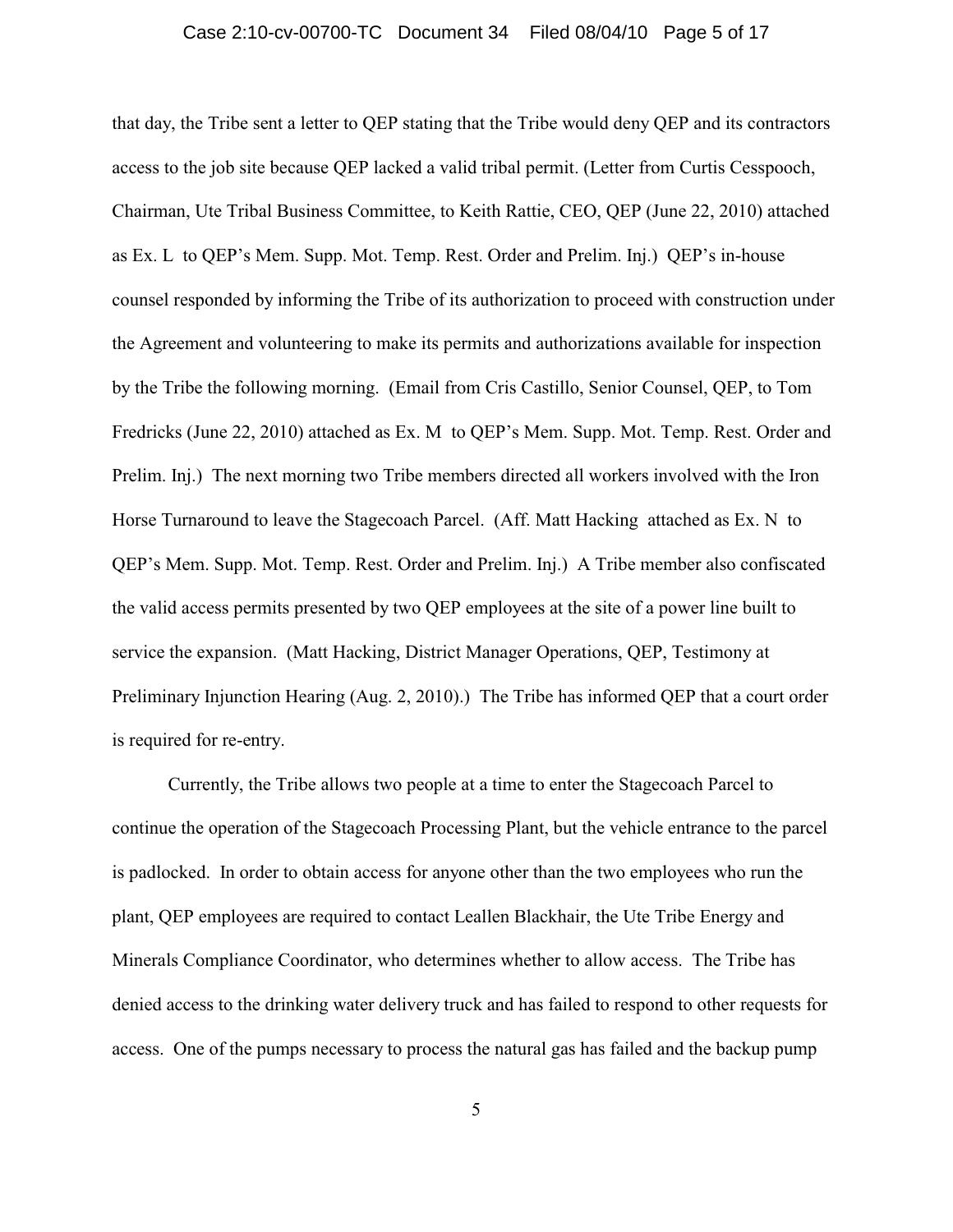#### Case 2:10-cv-00700-TC Document 34 Filed 08/04/10 Page 6 of 17

has begun to leak. (Nathan Collins, Engineering Manager, QEP, Testimony at Preliminary Injunction Hearing (Aug. 2, 2010).) At the time the contractors were excluded, the exterior construction of the Iron Horse Expansion was 90 percent complete and the mechanical construction was 40 percent complete. (Ira Massey, Chief Construction Inspector, QEP, Testimony at Preliminary Injunction Hearing (Aug. 2, 2010).) The concrete had all been poured and the remaining construction inside the Stagecoach Parcel is a "matter of going up," i.e. building on a foundation that has already been laid. (Id.)

#### **PROCEDURAL HISTORY**

Before the dispute over access to the Stagecoach Processing Plant, the Tribe had intervened as a plaintiff in an action instigated by the federal government concerning the environmental compliance of QEP's activities on tribal lands.<sup>3</sup> See United States v. Questar Gas Mgmt. Co., No. 2:08-cv-167 (D. Utah). On June 30, 2010, QEP brought a counterclaim and motion for temporary restraining order against the Tribe in that action, requesting that the Tribe be enjoined from denying QEP access to the Stagecoach Processing Plant and its expansion, the Iron Horse Turnaround, and related transmission line project sites.

The United States District Court of the District of Utah, Judge Dale A. Kimball presiding, issued a Memorandum Decision and Order Granting Preliminary Injunction, ordering that the Tribe was "restrained and enjoined, pending resolution of an arbitrator, from all activities which prevent [QEP]'s and its construction contractors' access to the Stagecoach Processing Plant, the Stagecoach Processing Plant expansion project known as Iron Horse, and the related transmission

<sup>&</sup>lt;sup>3</sup> QEP argues that the Tribe has excluded it from the Stagecoach Parcel because QEP argued in the litigation before Judge Kimball that a portion of the Uintah-Ouray Reservation had been disestablished by legislative process.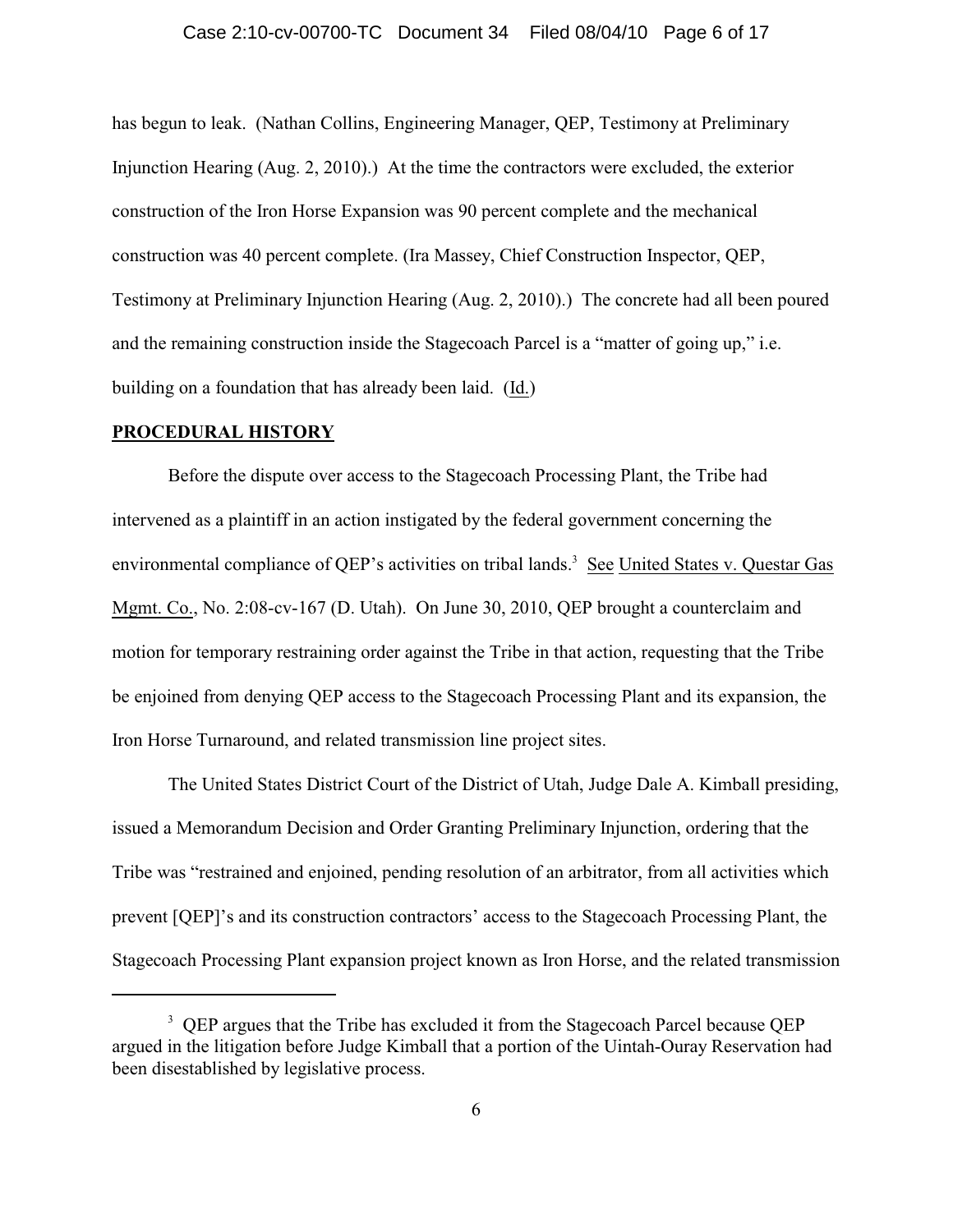#### Case 2:10-cv-00700-TC Document 34 Filed 08/04/10 Page 7 of 17

line project sites." (Mem. Dec. and Order Granting Preliminary Injunction, 8-9, attached as Ex. M to QEP's Mem. Supp. Mot. Temp. Rest. Order and Prelim. Inj.) The order further directed the Tribe "pending resolution by an arbitrator, to allow [QEP] and its construction contractors to resume surface access to the Stagecoach Processing Plant, the Stagecoach Processing Plant expansion project known as Iron Horse, and the related transmission line project sites. (Id. at 9.)

In spite of the order, the Tribe continued to interfere with QEP's access to the Stagecoach Parcel. On July 13, 2010, Judge Kimball issued an order to show cause why the Tribe should not be held in contempt for violating the preliminary injunction order. The Tribe responded by filing a motion to vacate the order granting a preliminary injunction on the grounds that the court lacked subject matter jurisdiction to enter that order. The court agreed with the Tribe and, on July 16, 2010, vacated the order granting QEP's motion for a preliminary injunction.

On July 19, 2010, the Tribe filed a motion for a temporary restraining order in Tribal Court to allow the Tribe to exclude QEP from the Stagecoach Parcel. QEP argued that the Tribal Court lacked jurisdiction. The Tribal Court rejected QEP's jurisdictional argument and issued an injunction barring QEP from continuing construction of the Iron Horse Turnaround. Instead of filing an appeal in the tribal system, QEP filed this action.

The parties have agreed to arbitrate the underlying breach of contract dispute.

### **ANALYSIS**

The court must first determine whether it has subject-matter jurisdiction, and, if it does, whether the Tribal Court had jurisdiction to enter its preliminary injunction.

7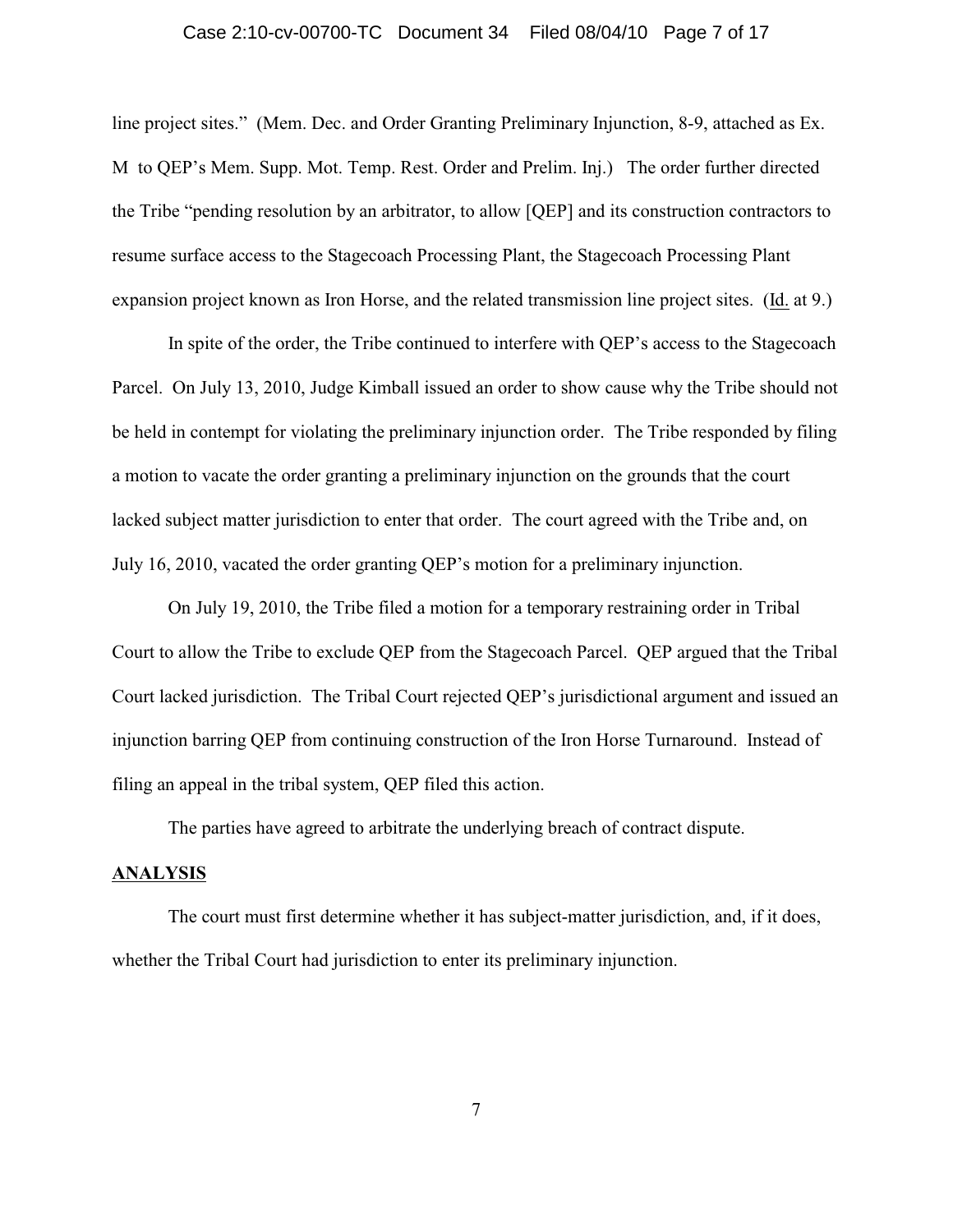# **JURISDICTION**

# **The Federal Court's Subject Matter Jurisdiction**

The court has subject matter jurisdiction because the Tribal Court issued a preliminary injunction–enjoining QEP from continuing its construction–and QEP presents a federal question regarding whether the Tribal Court had jurisdiction to issue that injunction. See Nat'l Farmers Union Ins. Cos. v. Crow Tribe of Indians, 471 U.S. 845, 852 (1985) ("The question whether an Indian tribe retains the power to compel a non-Indian property owner to submit to the civil jurisdiction of a tribal court is one that must be answered by reference to federal law and is a 'federal question' under § 1331.").

# **The Tribal Court's Jurisdiction**

In general, tribal courts have limited jurisdiction over non-Indians.

A tribe may regulate, through taxation, licensing, or other means, the activities of nonmembers who enter consensual relationships with the tribe or its members, through commercial dealing, contracts, leases or other arrangements. A tribe may also retain inherent power to exercise civil authority over the conduct of non-Indians on fee lands within its reservation when that conduct threatens or has some direct effect on the political integrity, the economic security, or the health or welfare of the tribe.

Montana v. United States, 450 U.S. 544, 565-66 (1981).

And when a tribal court exercises jurisdiction, a federal district court should stay related

proceedings in the district court to allow the jurisdiction question to be fully litigated in the tribal

system before looking at the jurisdiction question itself.

. . . Congress is committed to a policy of supporting tribal selfgovernment and self-determination. That policy favors a rule that will provide the forum whose jurisdiction is being challenged the first opportunity to evaluate the factual and legal bases for the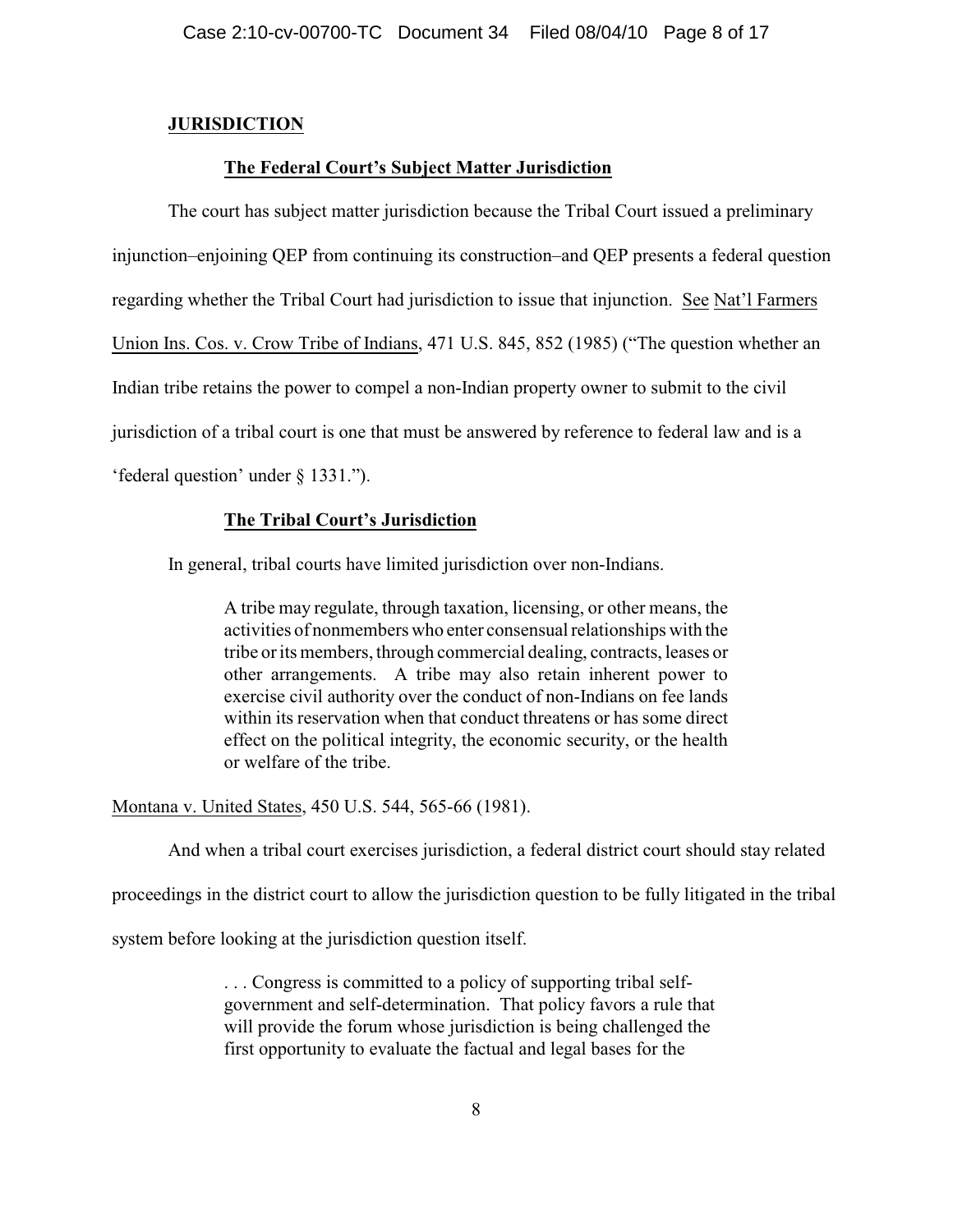### Case 2:10-cv-00700-TC Document 34 Filed 08/04/10 Page 9 of 17

challenge. . . . Exhaustion of tribal court remedies, moreover, will encourage tribal courts to explain to the parties the precise basis for accepting jurisdiction, and will also provide other courts with the benefit of their expertise in such matters in the event of further judicial review.

Nat'l Farmers Union Ins. Cos., 471 U.S. at 856.

Although the court would generally stay its proceeding in deference to the tribal system until appellate review was complete, exhaustion is not required "where the action is patently violative of express jurisdictional prohibitions, or where exhaustion would be futile because of the lack of an adequate opportunity to challenge the court's jurisdiction." Id. at 856, n.21.

The court would stay its determination if the question of the Tribal Court's jurisdiction rested on an analysis of the jurisdictional bounds set forth in Montana.<sup>4</sup> But because there was a clear and unambiguous waiver of Tribal Court jurisdiction in the Agreement, the litigation in Tribal Court is patently violative of the parties' written agreement and exhaustion is unnecessary. In addition, because QEP needs immediate relief as described below and cannot seek money damages from the sovereign Tribe, exhaustion would deprive QEP of an adequate remedy.

Article 17 of the Agreement, entitled "Resolution of Disputes," describes the types of remedies that might be available following a breach of the Agreement and the process to resolve disputes related to the Agreement. Specifically, if disputes or claims are not settled amicably, "either Party may seek a resolution of the dispute by arbitration," in other words either party may elect arbitration over suit. (Agreement ¶ 17.2 (emphasis added), attached as Ex. A to QEP's

<sup>&</sup>lt;sup>4</sup> "[The Tribal Court] believes that the facts of this case meet both of the Montana exceptions–1) the non-member's consensual relationship with the tribe, and 2) conduct which threatens or has direct effects on the political integrity, economic security, or health or welfare of the tribe or its members." Ute Indian Tribe v. Questar Gas Mgmt. Co., No. cv 10-337, mem. dec. and order at 4, n.1 (Ute Tribe July 23, 2010).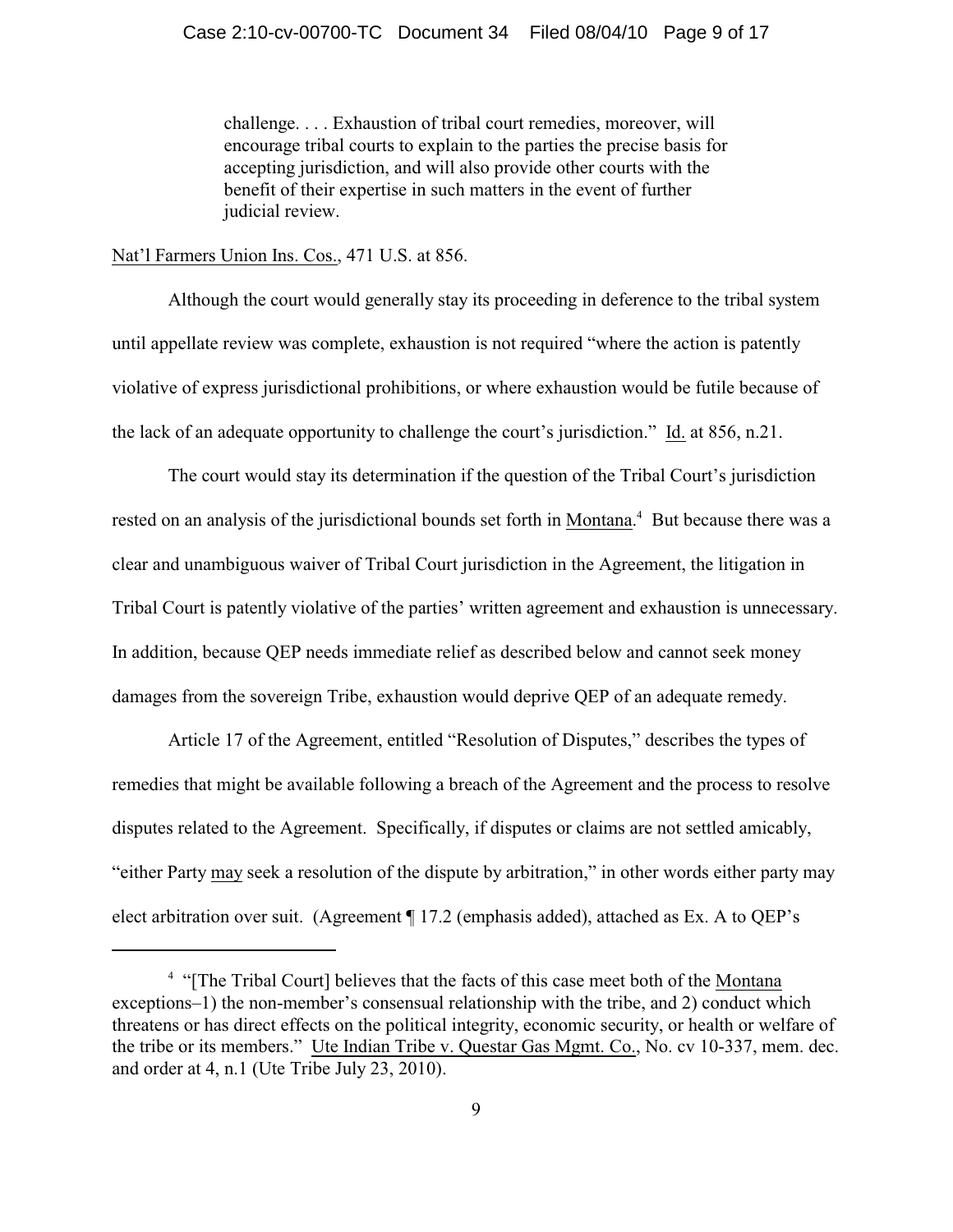#### Case 2:10-cv-00700-TC Document 34 Filed 08/04/10 Page 10 of 17

Mem. Supp. Mot. Temp. Rest. Order and Prelim. Inj.) Article 17 contemplates injunctive relief as one remedy that might be available to QEP: "[T]he Parties expressly agree that the only remedies available against the Tribe for the purposes of this Concession Agreement are for injunctive and declaratory relief . . . ." (Id.) "The Tribe expressly grants a limited waiver of Tribal sovereign immunity for the limited purpose of adjudicating any and all claims, disputes or causes of action arising out of or relating to this Concession Agreement<sup>5</sup> and consents to arbitration and suit solely for such limited purposes." (Id. (emphasis added).)

The Agreement further outlines which court shall be the proper forum to resolve disputes under the Agreement: "The parties agree that they shall have as a first recourse for the enforcement of this Article 17 to the United States District Court for the District of Utah and appellate courts therefrom." ( $\underline{Id}$ . [17.5.] "The tribe makes its limited waiver of sovereign immunity for purposes of any action by [QEP] to enforce this Concession Agreement, and agrees to forego any right or claim or right to seek or require exhaustion of Tribal court remedies as a prerequisite to any action by [QEP] to enforce this Concession Agreement." (Id.) The Tribe also agreed under another provision that "[s]hould any conflict arise between Tribal laws and regulations and this Concession Agreement, Tribal laws and regulations shall not control over the specific provisions of this Concession Agreement." (Id. Art. 14.)

"Suits against Indian tribes are . . . barred by sovereign immunity absent a clear waiver by the tribe or congressional abrogation." Okla. Tax Comm'n v. Citizen Band of Potawatomi Tribe of Okla., 498 U.S. 505, 509 (1991). The Agreement constitutes a clear and unambiguous waiver

 $<sup>5</sup>$  Although the Tribe argues that the action in Tribal Court was for trespass and not</sup> breach of contract, it is clear to this court, as it was to the Tribal Court, which relied heavily on the language of the Agreement, that that action was at least "related to" the Agreement.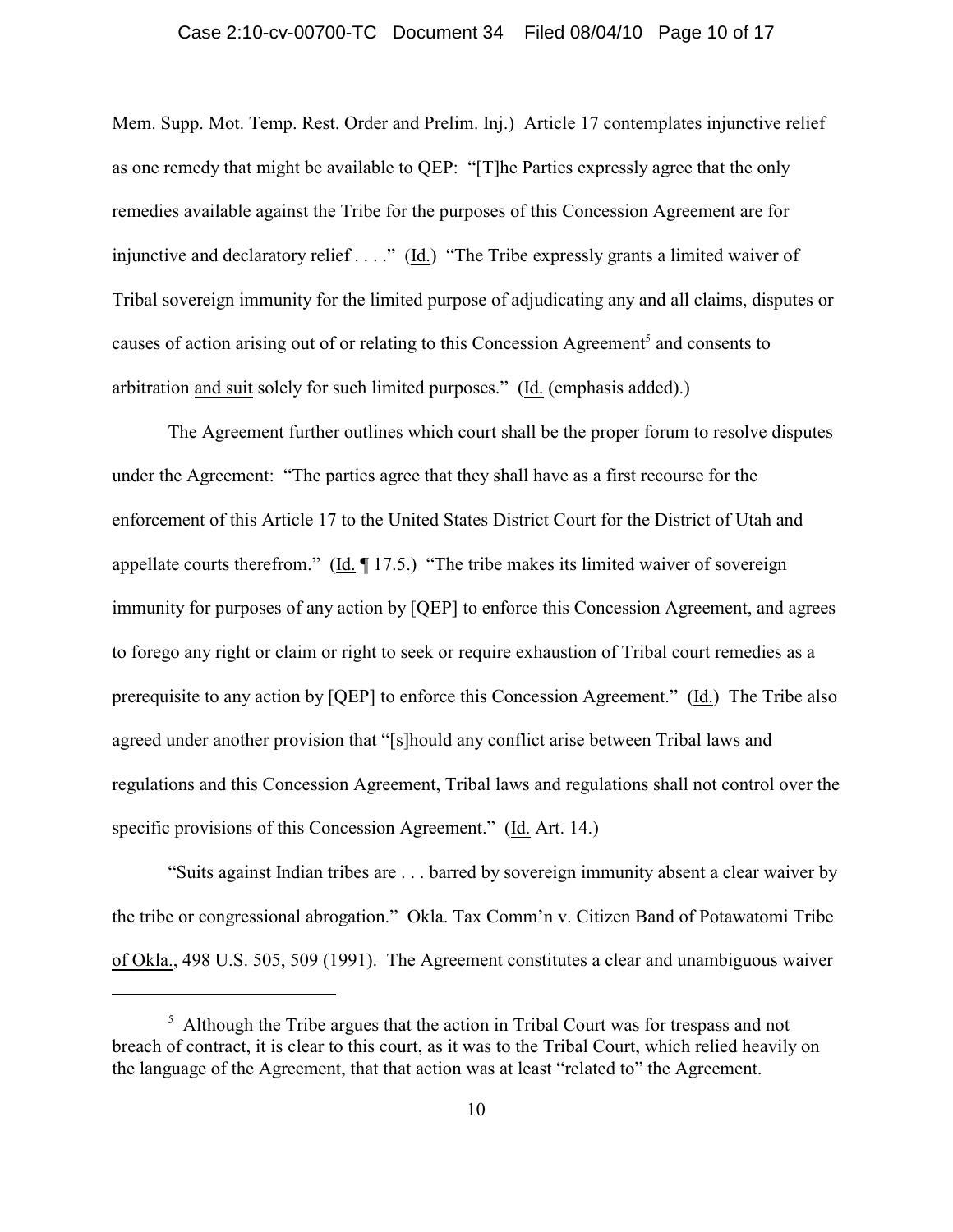#### Case 2:10-cv-00700-TC Document 34 Filed 08/04/10 Page 11 of 17

of sovereign immunity and tribal court jurisdiction, except where QEP seeks damages for breach of contract. On this point, the court respectfully disagrees with the Tribal Court, which said that "[a] fair reading of Article 17 demonstrates that the Tribe has made a limited waiver of immunity only for 1) federal or state courts to order participation in arbitration, and/or 2) for claims to be adjudicated through arbitration." Ute Indian Tribe v. Questar Gas Mgmt. Co., No. cv 10-337, mem. dec. and order at 5 (Ute Tribe July 23, 2010). Article 17 contemplated the possibilities not only of arbitration but also of suit in a court of law, dictated that QEP could seek injunctive relief, and determined where disputes would be settled.

Because the court has jurisdiction and has determined that the Tribal Court's preliminary injunction is not valid because it was entered without jurisdiction, the court turns to whether QEP has met its burden to obtain a preliminary injunction.

#### **QEP'S REQUEST FOR A PRELIMINARY INJUNCTION**

#### **Standard for Preliminary Injunction**

A preliminary injunction is an extraordinary remedy. Preliminary injunctive relief is only appropriate if the moving party establishes: " $(1)$  a likelihood of success on the merits;  $(2)$  a likelihood that the movant will suffer irreparable harm in the absence of preliminary relief; (3) that the balance of equities tips in the movant's favor; and (4) that the injunction is in the public interest." RoDa Drilling Co. v. Siegal, 552 F.3d 1203, 1208 (10th Cir. 2009). Certain types of injunctions are disfavored: "(1) preliminary injunctions that alter the status quo; (2) mandatory preliminary injunctions; and (3) preliminary injunctions that afford the movant all the relief that it could recover at the conclusion of a full trial on the merits." O Centro Espirita Beneficente Uniao do Vegetal v. Ashcroft, 389 F.3d 973, 975 (10th Cir. 2004) (en banc). When the court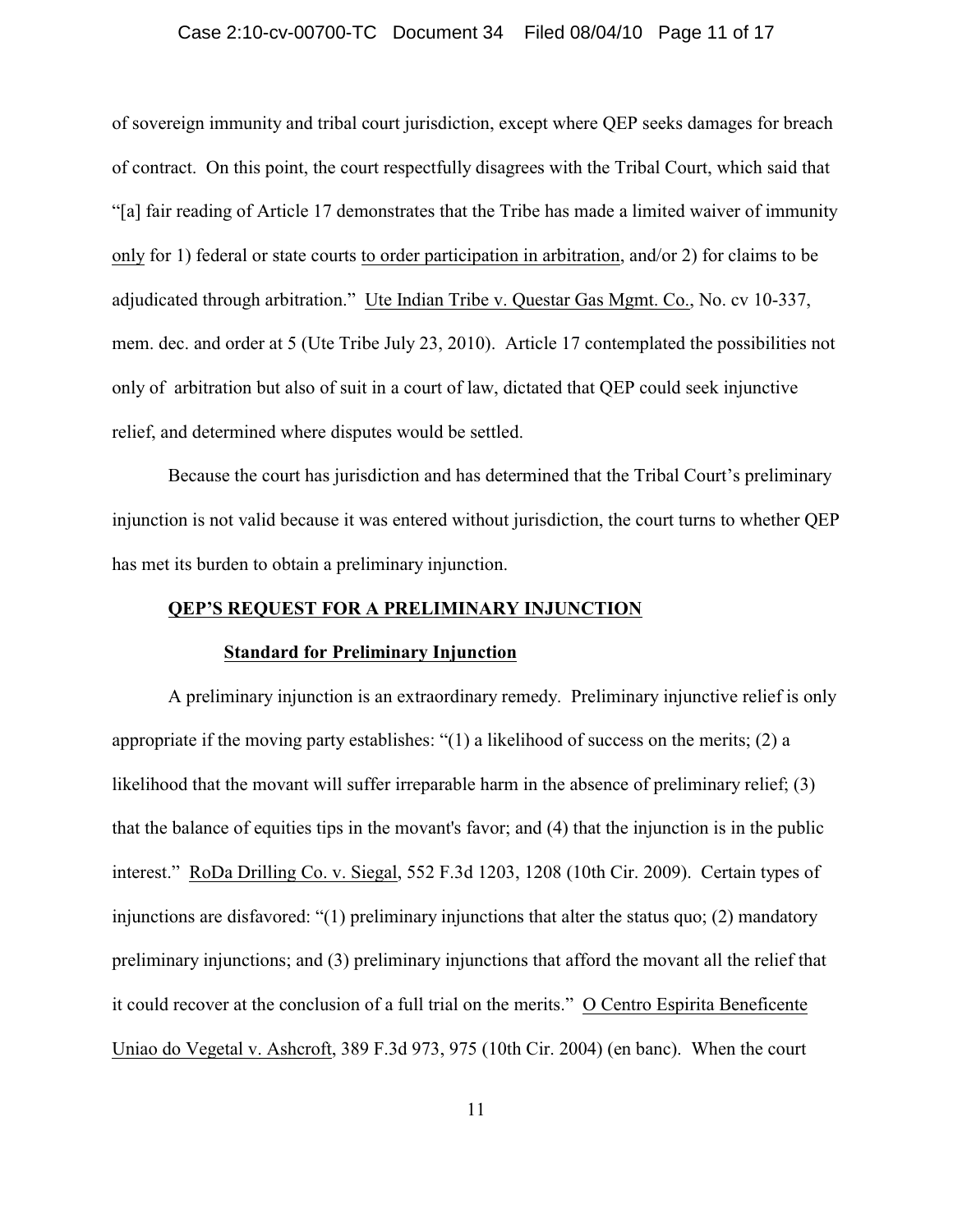#### Case 2:10-cv-00700-TC Document 34 Filed 08/04/10 Page 12 of 17

rules on a disfavored injunction, the preliminary injunction factors "must be more closely scrutinized to assure that the exigencies of the case support the granting of a remedy that is extraordinary even in the normal course." Id. When considering whether an injunction alters the status quo, the court does not look to "the situation existing at the moment the law suit is filed, but the 'last peaceable uncontested status existing between the parties before the dispute developed.'" Id. at 1013 (McConnell, J. concurring) (citing 11A Charles Alan Wright, Arthur R. Miller & Mary Kay Kane, Federal Practice and Procedure § 2948 (2d ed. 1995)).

The Tribe argues that QEP seeks a mandatory preliminary injunction because the status quo is the situation that existed before QEP's commencement of construction activities. But the dispute between the parties in this case did not begin with the commencement of construction activities, but rather after QEP raised its affirmative defense regarding the disestablishment of part of the reservation in the case before Judge Kimball. During the last peaceable uncontested status, QEP was constructing the Iron Horse Turnaround with full access to the Stagecoach Parcel. Indeed, QEP has nearly completed the construction of the Iron Horse Turnaround. Accordingly, the preliminary injunction QEP requests is not disfavored because it would maintain the status quo.

#### **Likelihood of Success on the Merits**

QEP is likely to succeed on its breach of contract claim because the Agreement likely governs the dispute and the Tribe has likely breached the Agreement. The Tribe argues that this dispute is not governed by the provisions of the Agreement, and therefore it was within its sovereign rights to expel QEP's workers. This argument, however, is belied by the language in the Agreement, which was approved by the Tribe and by the United States. Whether QEP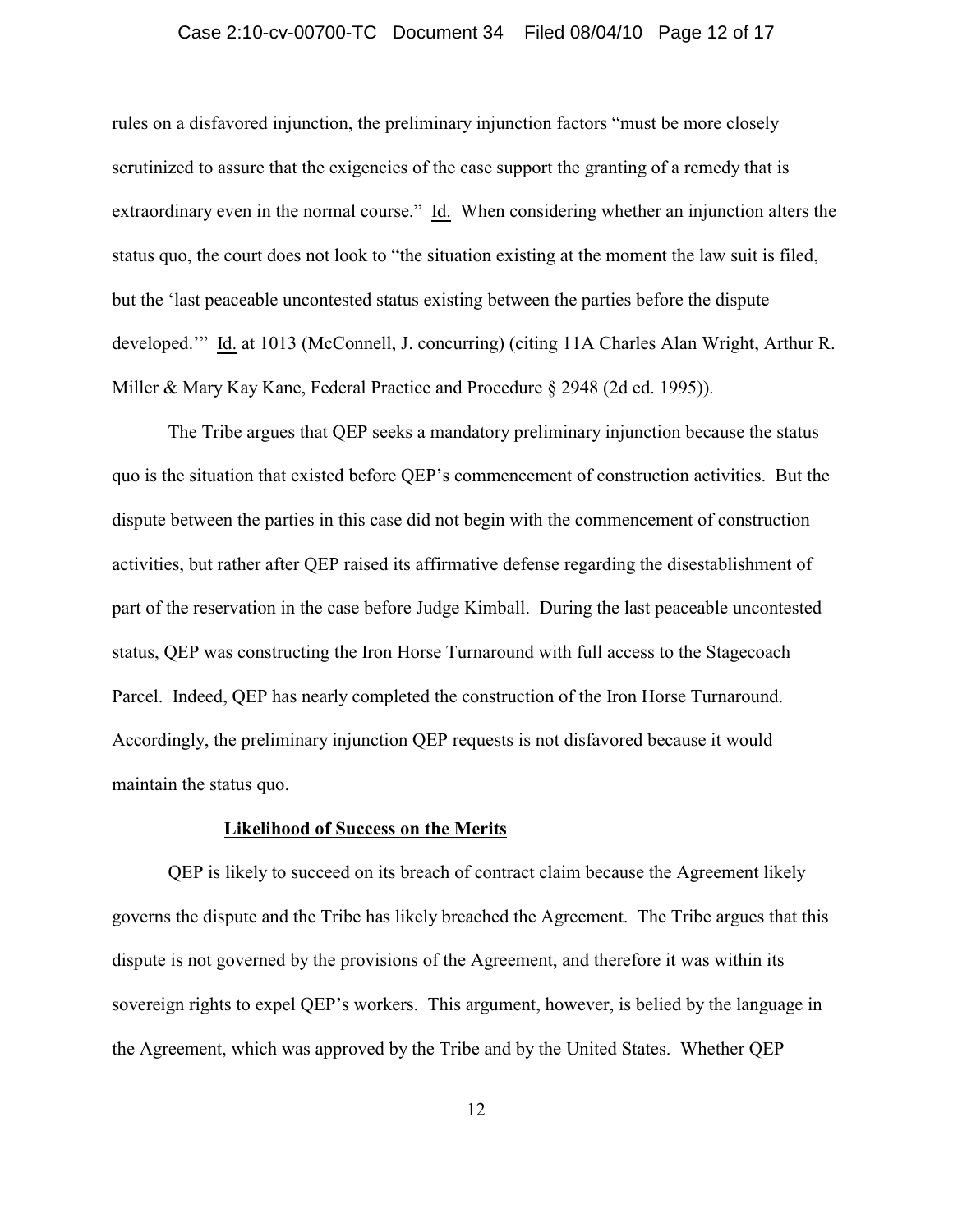#### Case 2:10-cv-00700-TC Document 34 Filed 08/04/10 Page 13 of 17

provided adequate notice of its proposed construction activities and obtained proper approval fits squarely within the provisions of the Agreement. Letters from the Tribe to QEP further support the finding that both parties realized that their disputes were governed by the Agreement.

The Tribe argues that the dispute involves health and safety concerns which it must address as a sovereign nation, rather than pursuant to a contractual agreement. The Agreement, however, contemplates the Tribe's role in safeguarding the health and safety concerns within its lands. The approval provisions specifically provide a basis for the Tribe to object to future work on those grounds. Therefore, even though the concerns relate to the Tribe's sovereign role, a resolution of those concerns do not take the matter outside of the context of the Agreement. Whether an additional environmental assessment was needed for each of the projects is also a matter governed by the Agreement and will be determined by the arbitrator. Moreover, the Tribe agreed that the terms of the Agreement control over tribal law should any conflict arise. The court concludes, therefore, that QEP is likely to succeed on the merits of its claim that the Agreement governs this dispute rather than tribal law.

QEP is also likely to succeed on its claim that the Tribe breached the Agreement. QEP has put forth evidence that it complied with the notice provisions of the Agreement when constructing and expanding its facility on the Stagecoach Parcel. The Tribe has presented no evidence that it objected to the plans QEP submitted as required by the Agreement. Further, the Agreement gives the Tribe no basis for shutting down operations and expelling workers if a dispute arises under the Agreement. Rather, the Agreement provides for disputes to be resolved either through arbitration or through a Utah federal or state court action.

13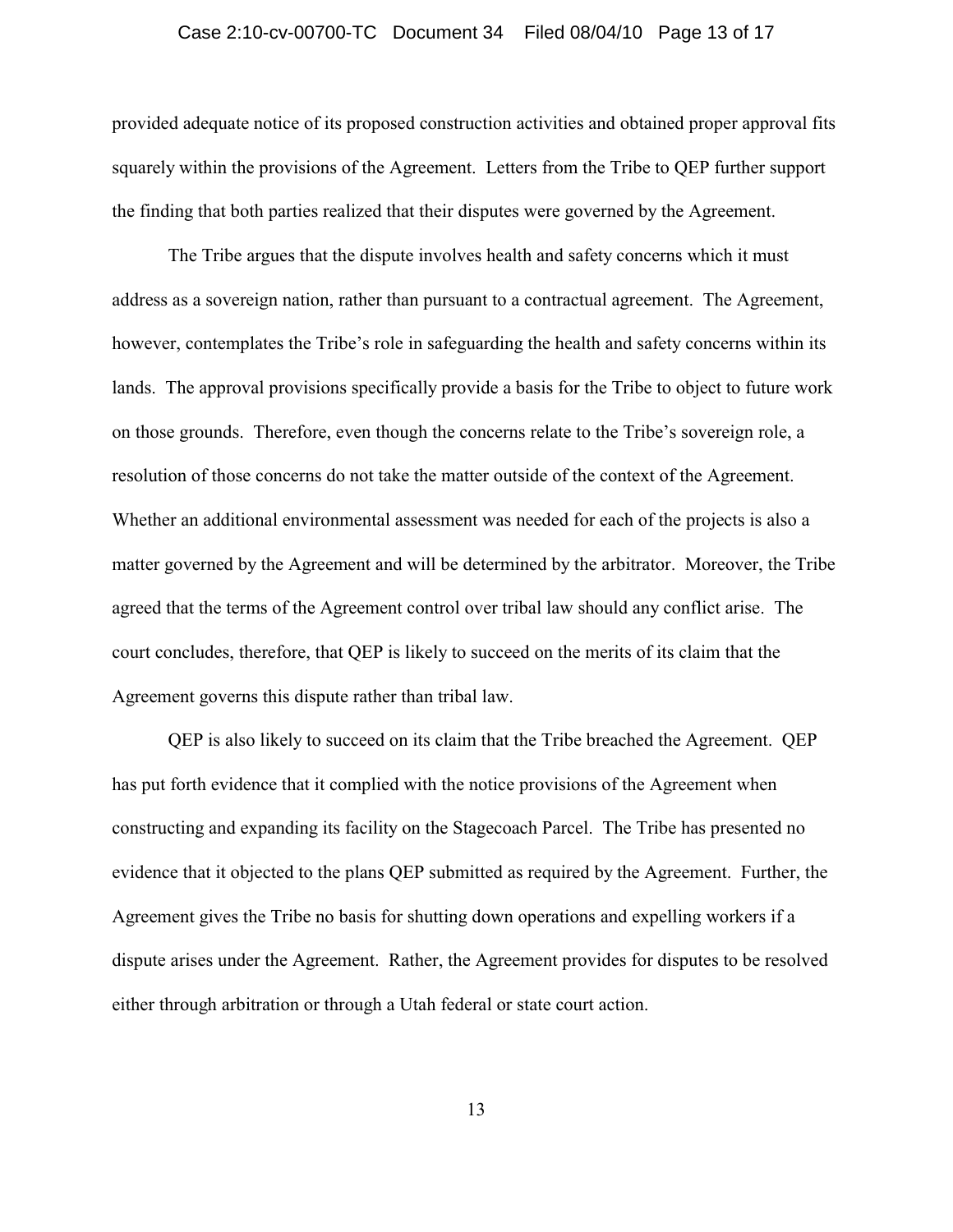### **Irreparable Harm to Movant**

QEP has demonstrated that it will suffer irreparable harm if the court does not issue the preliminary injunction. "[A] showing of probable irreparable harm is the single most important prerequisite for the issuance of a preliminary injunction . . . ." Dominion Video Satellite, Inc. v. Echostar Satellite Corp., 356 F.3d 1256, 1259 (10th Cir. 2004). The moving party demonstrates irreparable harm by showing "a significant risk that he or she will experience harm that cannot be compensated after the fact by monetary damages." RoDa Drilling Co. v. Siegal, 552 F.3d at 1210. "Imposition of monetary damages that cannot later be recovered for reasons such as sovereign immunity constitutes irreparable injury." Chamber of Commerce of the U.S. v. Edmondson, 594 F.3d 742, 770-71 (10th Cir. 2010). In addition, "when interests involving real property are at stake, preliminary injunctive relief can be particularly appropriate because of the unique nature of the property interest." RoDa Drilling Co., 552 F.3d at 1210. In RoDa Drilling, the court held that the failure to convey the property title to the plaintiff combined with the speculative nature of any potential damages created irreparable harm. Id.

QEP has demonstrated that it likely has a property interest in the Stagecoach parcel under the Agreement. Because of the unique nature of a property interest, QEP will suffer irreparable harm absent injunctive relief. Further, QEP may not recover money damages under the Agreement for any harm suffered. Section 17.2 of the Agreement specifies that "[t]he Tribe does not waive its immunity from money damages." (Agreement ¶ 17.2, attached as Ex. A to QEP's Mem. Supp. Mot. Temp. Rest. Order and Prelim. Inj.) Thus, QEP has no adequate remedy at law for the Tribe's shutdown of its construction sites and has demonstrated irreparable harm.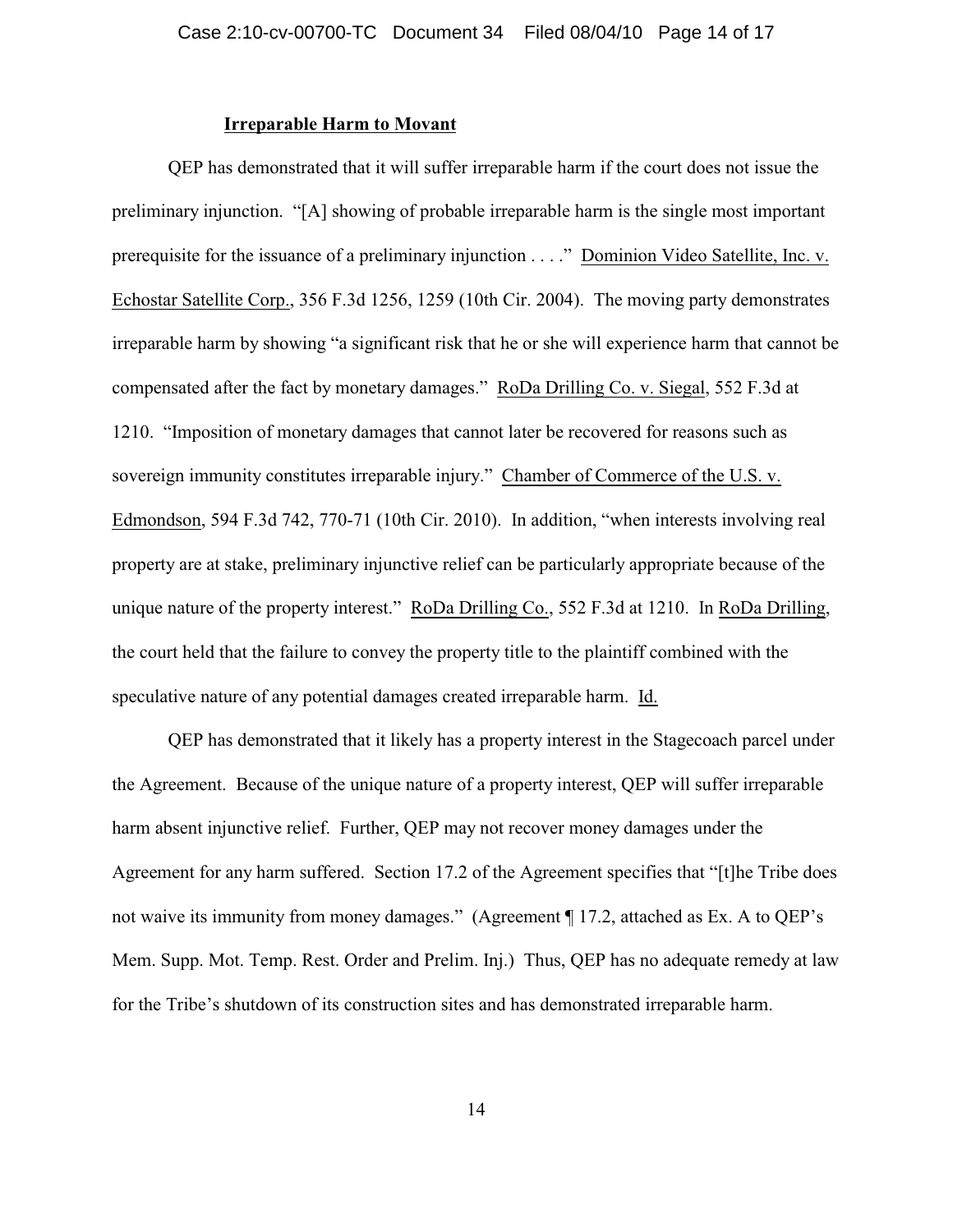### **Balance of Equities**

To grant a preliminary injunction, the balance of equities must tip in the movant's favor. RoDa Drilling Co., 552 F.3d at 1208. In considering the balance of equities, the Tribe argues that the court should consider the environmental harms that may be occurring as a result of the construction work. The Tribe points to a June 30, 2010, inspection that reveals that the Stagecoach facility has the potential to exceed emissions thresholds established by the Clean Air Act. But the expansion to the Stagecoach facility will not be operational until the arbitrator has made a final decision. The Tribe also argues that the construction project itself will affect tribal property. QEP argues that the Tribe will not be harmed if the court requires them to allow construction activities to continue because the harms alleged by the Tribe rely on future harms that will be suffered when the expansion project begins operation, not harm from the construction project itself.

At the hearing on this motion it became apparent that the Iron Horse Turnaround is nearly complete, and under this order construction will be confined to the Stagecoach Parcel. As a result, continuing with construction will not harm the Tribe significantly. And any environmental impact to tribal lands from the operation of the Iron Horse Turnaround may be addressed in arbitration or in this or future litigation. Because the potential environmental harms here are not caused by the construction project itself, but by future operation of the facility, the harm caused by the construction does not weigh heavily in favor of the Tribe. Rather, QEP has demonstrated that the balance of harms tips in its favor.

#### **Public Interest**

The Tribe argues that an injunction would be adverse to the public interest because it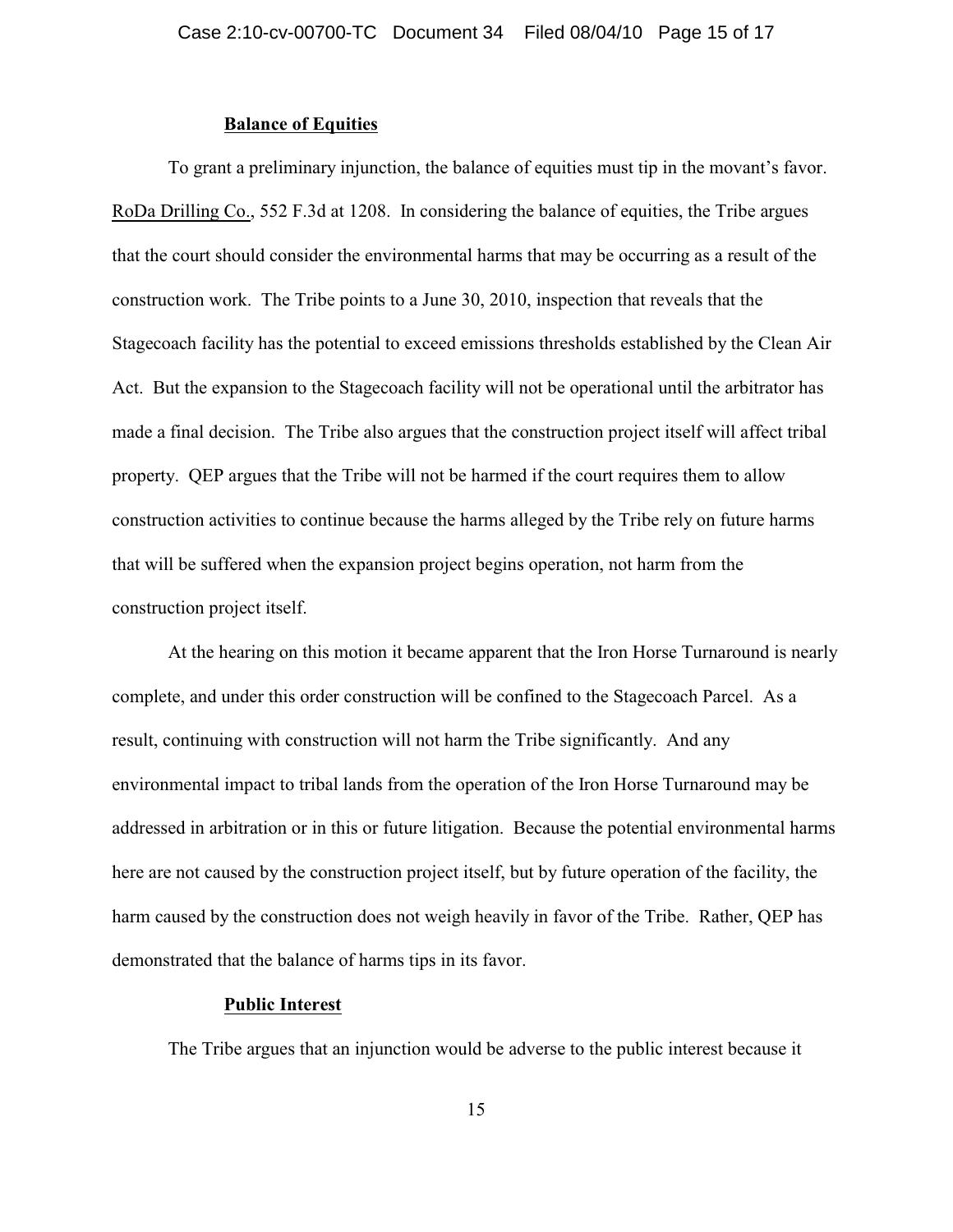#### Case 2:10-cv-00700-TC Document 34 Filed 08/04/10 Page 16 of 17

would impinge on the Tribe's sovereignty. See Nat'l Farmers Union Ins. Cos. v. Crow Tribe of Indians, 471 U.S. 845, 856 (1985) ("Congress is committed to a policy of supporting tribal selfgovernment and self-determination."). It further argues that the environmental impact of the plant that QEP is constructing will adversely affect the public interest, but the plant will not be operational until after the arbitrator makes a final decision.

QEP argues that padlocking the only vehicle entrance to the Stagecoach Parcel presents a safety risk both to the employees working at the Stagecoach Processing Plant and to the public. QEP also argues that over 100 construction workers may lose their jobs if QEP is not able to continue construction. Finally, QEP argues that its customers, entities that provide natural gas to individuals in Colorado and Utah, may have to obtain natural gas elsewhere if the Tribe prevents required maintenance to the Stagecoach Processing Plant.

The Tribe has specifically waived sovereignty concerning the adjudication of disputes under the Agreement, so preserving the Tribe's sovereignty is not a significant factor in this instance. (Agreement ¶ 17.2.) On the other hand, the public has a great interest in maintaining the Stagecoach Processing Plant in a way that prevents injury to the people and environment around the facility. Preventing QEP from maintaining their facility has a much greater risk to the environment than continued construction of the Iron Horse Turnaround. Further, the public has a strong interest in obtaining natural gas and in maintaining the jobs provided by the construction project. Therefore, the public interest weighs in favor of issuing a preliminary injunction.

#### **ORDER**

This court has subject matter jurisdiction and determines that because the Tribal Court entered its preliminary injunction without jurisdiction, that preliminary injunction is not valid.